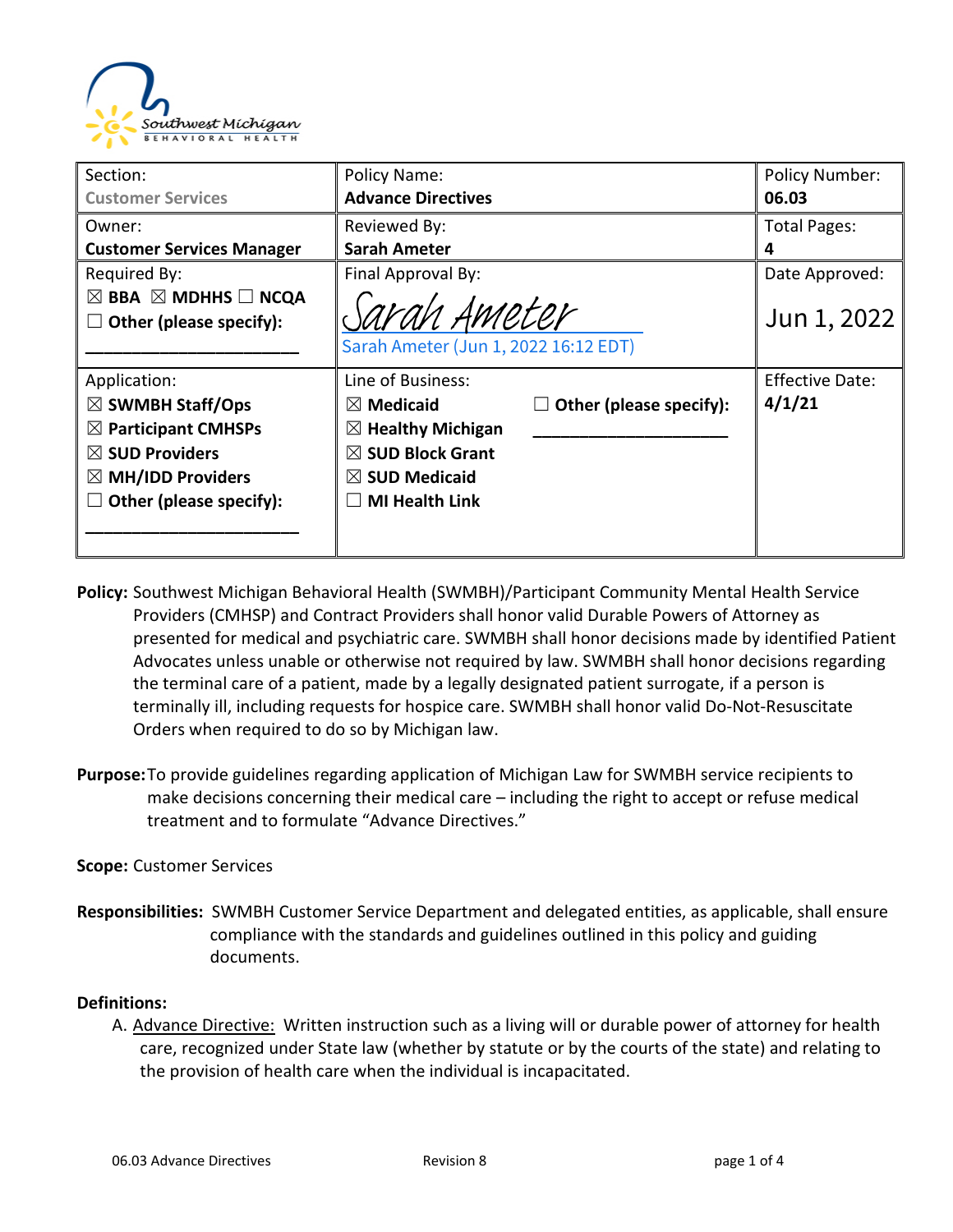

- B. Medical Advance Directive: Written instructions regarding physical/medical health care. Examples of decisions made include hospital care, medication regimes, Do Not Resuscitate Orders, or organ/tissue donation.
- C. Psychiatric Advance Directive: Written instructions regarding care for psychiatric/mental health care decisions. Examples may include psychiatric hospitalization, MH treatment participation, medication regimes, or any specific psychiatric treatments such at ECT.
- D. Do Not Resuscitate Order: In the State of Michigan, established through MCLA 333.1051 et seq, individuals are able to execute a document directing that in the event that the individual's heart and breathing should stop, no person shall attempt to resuscitate the individual.
- E. Durable Power of Attorney: In regards to Healthcare Decisions, (DPOA) In the State of Michigan, established through MCLA 700.5506 et seq. the state of Michigan allows an adult 18 years of age or older of sound mind to designate a Patient Advocate who is able to make decisions concerning the care, custody and medical treatment if that individual is unable to participate in his/her medical and/or mental health treatment decisions.
- F. Plan for Difficult Times (Crisis Planning): A plan established by a customer of Specialty Mental Health Services within the context of their Person-Centered Plans (PCP). Education about this option is required by the Michigan Department of Health and Human Services (MDHHS). The plan is intended to direct care when a customer begins to experience increased difficulty in managing his/her life or becomes genuinely incapacitated and an appointed agent acts on his/her behalf.

### **Standards and Guidelines:**

- A. In accordance with Medicaid Managed Care Regulations (42 CFR 422.128 and 42 CFR 438.6), SWMBH will maintain written policies and procedures for advance directives.
	- 1. SWMBH shall provide adult beneficiaries with written information on advance directive policies and a description of applicable state law and their rights under applicable laws.
	- 2. If a beneficiary is incapacitated at the time of initial enrollment and is unable to receive information (due to the incapacitating condition or a mental disorder) or articulate whether or not he or she has executed an advance directive, SWMBH/Participant CMHSPs and Contract Providers may give advance directive information to the beneficiary's family or surrogate in the same manner that it issues other materials about policies and procedures in accordance with State law. The agency is not relieved of its obligation to provide this information to the enrollee once he or she is no longer incapacitated or becomes able to receive such information. Follow-up procedures must be in place to ensure that the information is given to the individual directly at the appropriate time.
	- 3. The information must be continuously updated to reflect any changes in state law as soon as possible but no later than 90 days after it becomes effective.
	- 4. SWMBH shall inform individuals that grievances concerning noncompliance with the advance directive requirements may be filed with Customer Services.
	- 5. SWMBH will educate staff concerning policies and procedures on advance directives.
- B. SWMBH will perform the following for the entire network of services provided:
	- 1. Evaluation of Michigan laws to develop SWMBH policies.
	- 2. Development of educational materials to customers.
	- 3. Develop and distribute training and educational materials to staff of the network.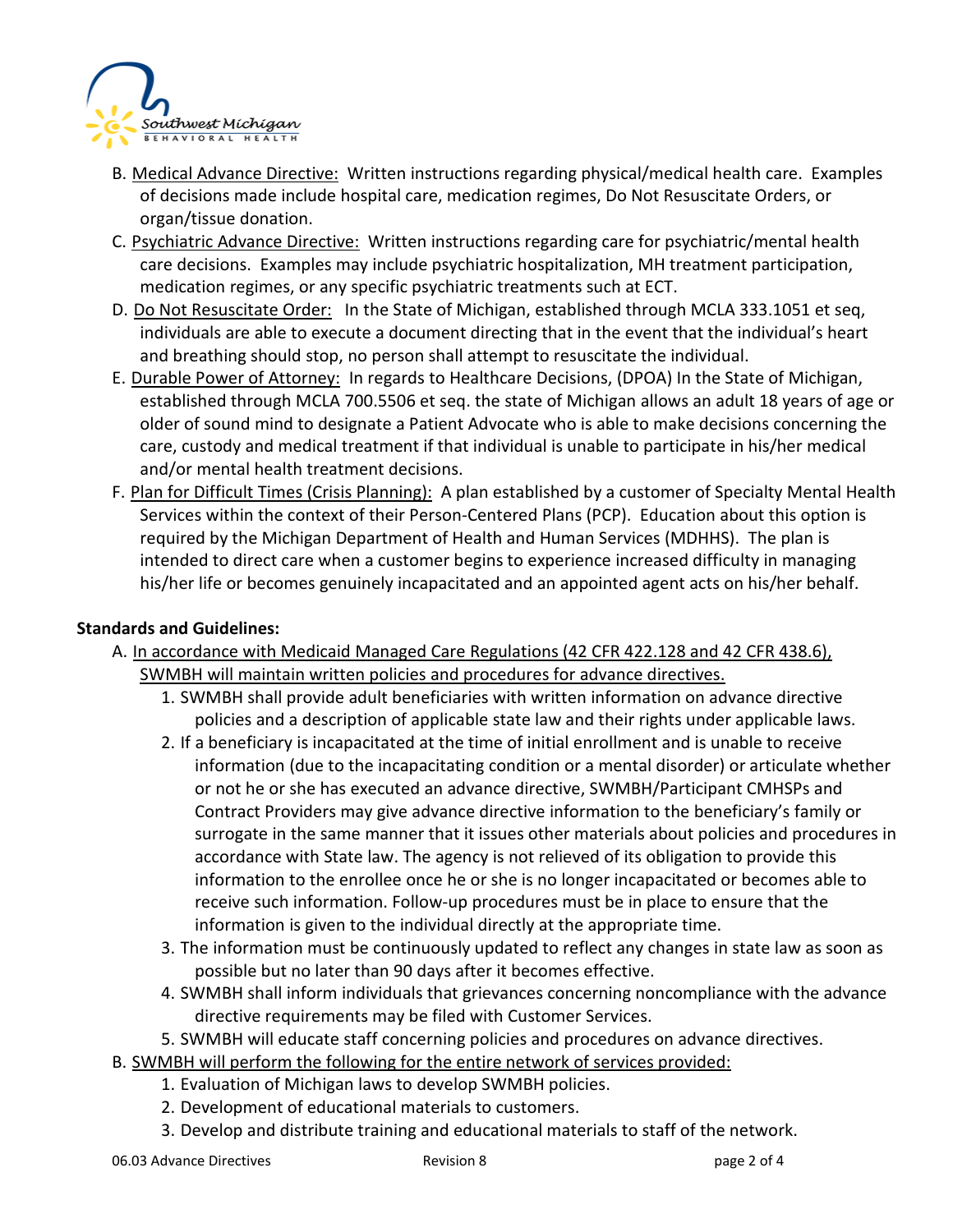

- 4. Monitor CMHSP's for local implementation of procedures.
- C. Specific Procedures utilized throughout SWMBH will be developed by the CMHSP's for local implementation and will identify tasks/steps such as:
	- 1. Providing training to Network provider staff about advance directives.
	- 2. Asking customers and potential customers about their Advance Directive status at the time of enrollment in services and annually thereafter.
	- 3. Providing Advance Directive information and forms to complete.
	- 4. Offering assistance to complete Advance Directive documents.
	- 5. Documenting Advance Directive designations in customer record.
		- a. Document in a prominent part of the customer's record if they have executed an advance directive
	- 6. Informing providers of Advance Directive designations.
	- 7. Honoring Advance Directive decisions as required.
- D. SWBMH/Participant CMHSPs and Contract Providers are not required to provide care that conflicts with an advance directive.
- E. SWMBH/Participant CMSHPs and Contract Providers are not bound to follow expressed desires of any directive(s) if any of the following apply:
	- 1. In the mental health professional's opinion, compliance is not consistent with generally accepted community practice standards of treatment.
	- 2. The treatment requested is not reasonably available.
	- 3. Compliance is not consistent with applicable law.
	- 4. Compliance is not consistent with court ordered treatment.
	- 5. In the mental health professional's opinion, there is psychiatric emergency endangering the life of the patient or another individual and compliance is not appropriate under the circumstances.
	- 6. As a matter of conscience, the organization cannot implement an advance directive and State law allows any health care provider or any agent of the provider to conscientiously object.
- F. SWMBH/Participant CMSHPs and Contract Providers will not:
	- 1. Provide legal or medical advice or service if a customer expresses a desire to execute an Advance Directive.
	- 2. Discriminate or condition the provision of treatment based on whether or not the individual has executed an Advance Directive.

#### **References:**

- A. Medicaid Managed Care Regulations: 42 CFR 422.128, 42 CFR 438.3(j), 42 CFR 438.6
- B. MDHHS/PIHP Contract: General Requirements (Q5) Advance Directives Compliance
- C. The Michigan Do-Not Resuscitate Procedure Act (MDNRPA)
- D. MCLA 333.1051 et seq.
- E. The Patient Advocate Act, Part 5 of the Estates and Protected Individuals Code (EPIC) MCLA 700.5506 et seq

#### **Attachments:** None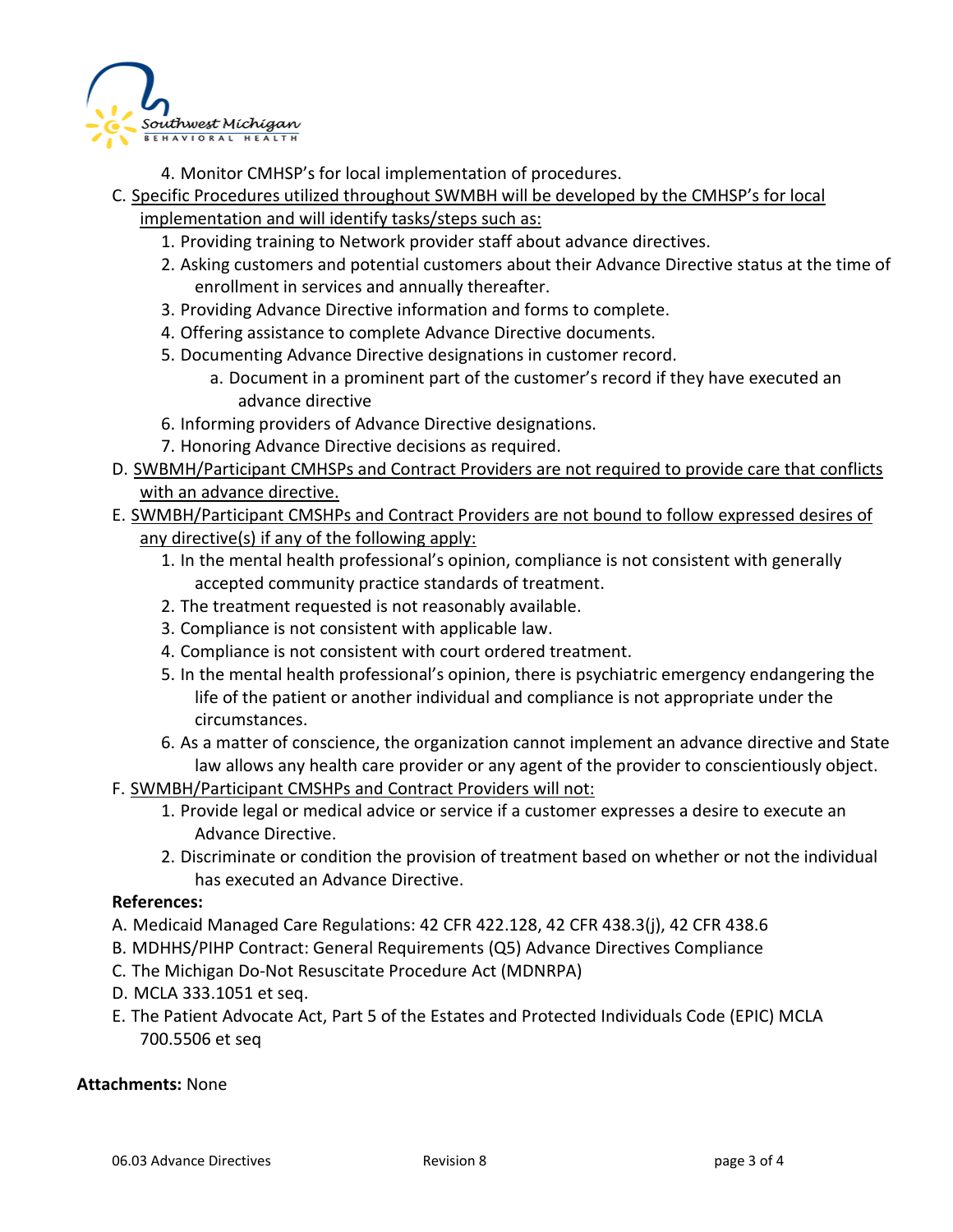

## **Revision History**

| <b>Revision #</b> | <b>Revision</b><br><b>Date</b> | <b>Revision Location</b>                                                                   | <b>Revision Summary</b>                                                                                   | <b>Revisor</b>       |
|-------------------|--------------------------------|--------------------------------------------------------------------------------------------|-----------------------------------------------------------------------------------------------------------|----------------------|
| $\mathbf{1}$      | 2/20/15                        | <b>SWMBH</b>                                                                               |                                                                                                           |                      |
| $\overline{2}$    | 4/24/15                        | <b>SWMBH</b>                                                                               |                                                                                                           |                      |
| 3                 | 1/10/17                        | <b>SWMBH</b>                                                                               |                                                                                                           |                      |
| 4                 | 4/28/17                        | <b>SWMBH</b>                                                                               |                                                                                                           |                      |
| 5                 | 4/1/19                         | Policy, Definitions,<br><b>Standards and Guidelines:</b><br>A, C1, C5, D, E,<br>References | Update per Managed Care<br><b>Regulations and MDHHS</b><br>Contract FY 19                                 | <b>Heather Woods</b> |
| 6                 | 4/1/20                         | <b>Standards and Guidelines:</b><br>D                                                      | Adding information based on<br>42 CFR 422.128 language                                                    | <b>Heather Woods</b> |
| 7                 | 6/25/21                        | References; Standards<br>and Guidelines: C2                                                | Update contract reference.<br>Add clarifying language<br>about timing for checking<br>Advance Directives. | <b>Heather Woods</b> |
| 8                 | 5/17/22                        | <b>Standards and Guidelines:</b><br>A2 and E6                                              | Added clarifying language<br>based on 42CFR 422.128<br>language. Renumbered.                              | <b>Heather Woods</b> |
|                   |                                |                                                                                            |                                                                                                           |                      |
|                   |                                |                                                                                            |                                                                                                           |                      |
|                   |                                |                                                                                            |                                                                                                           |                      |
|                   |                                |                                                                                            |                                                                                                           |                      |
|                   |                                |                                                                                            |                                                                                                           |                      |
|                   |                                |                                                                                            |                                                                                                           |                      |
|                   |                                |                                                                                            |                                                                                                           |                      |
|                   |                                |                                                                                            |                                                                                                           |                      |
|                   |                                |                                                                                            |                                                                                                           |                      |
|                   |                                |                                                                                            |                                                                                                           |                      |
|                   |                                |                                                                                            |                                                                                                           |                      |